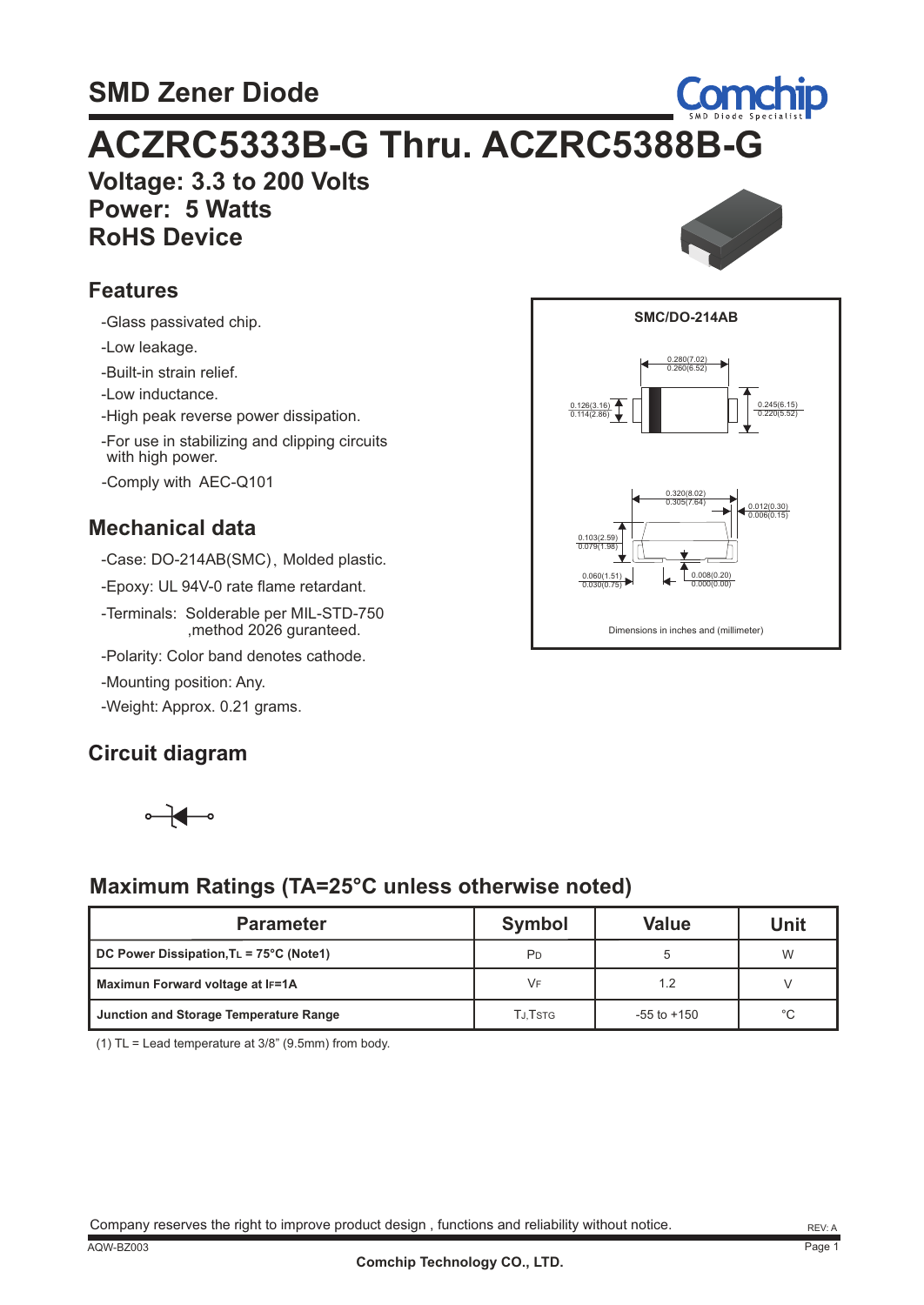

#### **Electrical Characteristics (Ta = 25°C)**

| <b>Part Number</b> | <b>Nominal</b><br><b>Zener Voltage</b> |            | <b>Maximum</b><br><b>Maximum Reverse</b><br>Zener Impedance<br><b>Leakage Current</b> |         |              | <b>Maximum</b><br><b>DC Zener</b><br><b>Current</b> | <b>Marking</b><br>Code |            |      |
|--------------------|----------------------------------------|------------|---------------------------------------------------------------------------------------|---------|--------------|-----------------------------------------------------|------------------------|------------|------|
|                    | VZ@IZT                                 | <b>IZT</b> | $ZZT@$ IZT                                                                            | ZZK@IZK | <b>IZK</b>   |                                                     | IR@VR                  | <b>IZM</b> |      |
|                    | (V)                                    | (mA)       | (Ohm)                                                                                 | (Ohm)   | (mA)         | (uA)                                                | (V)                    | (mA)       |      |
| ACZRC5333B-G       | 3.3                                    | 380        | 3.0                                                                                   | 400     | 1            | 300.0                                               | 1.0                    | 1437.0     | 333B |
| ACZRC5334B-G       | 3.6                                    | 350        | 2.5                                                                                   | 500     | $\mathbf{1}$ | 150.0                                               | 1.0                    | 1317.0     | 334B |
| ACZRC5335B-G       | 3.9                                    | 320        | 2.0                                                                                   | 500     | $\mathbf{1}$ | 50.0                                                | 1.0                    | 1216.0     | 335B |
| ACZRC5336B-G       | 4.3                                    | 290        | 2.0                                                                                   | 500     | $\mathbf{1}$ | 10.0                                                | 1.0                    | 1103.0     | 336B |
| ACZRC5337B-G       | 4.7                                    | 260        | 2.0                                                                                   | 450     | $\mathbf{1}$ | 5.0                                                 | 1.0                    | 1009.0     | 337B |
| ACZRC5338B-G       | 5.1                                    | 240        | 1.5                                                                                   | 400     | $\mathbf{1}$ | 1.0                                                 | 1.0                    | 930.0      | 338B |
| ACZRC5339B-G       | 5.6                                    | 220        | 1.0                                                                                   | 400     | $\mathbf{1}$ | 1.0                                                 | 2.0                    | 846.0      | 339B |
| ACZRC5340B-G       | 6.0                                    | 200        | 1.0                                                                                   | 300     | $\mathbf{1}$ | 1.0                                                 | 3.0                    | 790.0      | 340B |
| ACZRC5341B-G       | 6.2                                    | 200        | 1.0                                                                                   | 200     | $\mathbf{1}$ | 1.0                                                 | 3.0                    | 765.0      | 341B |
| ACZRC5342B-G       | 6.8                                    | 175        | 1.0                                                                                   | 200     | $\mathbf{1}$ | 10.0                                                | 5.2                    | 700.0      | 342B |
| ACZRC5343B-G       | 7.5                                    | 175        | 1.5                                                                                   | 200     | $\mathbf{1}$ | 10.0                                                | 5.7                    | 630.0      | 343B |
| ACZRC5344B-G       | 8.2                                    | 150        | 1.5                                                                                   | 200     | $\mathbf{1}$ | 10.0                                                | 6.2                    | 580.0      | 344B |
| ACZRC5345B-G       | 8.7                                    | 150        | 2.0                                                                                   | 200     | $\mathbf{1}$ | 10.0                                                | 6.6                    | 545.0      | 345B |
| ACZRC5346B-G       | 9.1                                    | 150        | 2.0                                                                                   | 150     | $\mathbf{1}$ | 7.5                                                 | 6.9                    | 520.0      | 346B |
| ACZRC5347B-G       | 10.0                                   | 125        | 2.0                                                                                   | 125     | $\mathbf{1}$ | 5.0                                                 | 7.6                    | 475.0      | 347B |
| ACZRC5348B-G       | 11.0                                   | 125        | 2.5                                                                                   | 125     | $\mathbf{1}$ | 5.0                                                 | 8.4                    | 430.0      | 348B |
| ACZRC5349B-G       | 12.0                                   | 100        | 2.5                                                                                   | 125     | $\mathbf{1}$ | 2.0                                                 | 9.1                    | 395.0      | 349B |
| ACZRC5350B-G       | 13.0                                   | 100        | 2.5                                                                                   | 100     | $\mathbf{1}$ | 1.0                                                 | 9.9                    | 365.0      | 350B |
| ACZRC5351B-G       | 14.0                                   | 100        | 2.5                                                                                   | 75      | $\mathbf{1}$ | 1.0                                                 | 10.6                   | 340.0      | 351B |
| ACZRC5352B-G       | 15.0                                   | 75         | 2.5                                                                                   | 75      | $\mathbf{1}$ | 1.0                                                 | 11.5                   | 315.0      | 352B |
| ACZRC5353B-G       | 16.0                                   | 75         | 2.5                                                                                   | 75      | $\mathbf{1}$ | 1.0                                                 | 12.2                   | 295.0      | 353B |
| ACZRC5354B-G       | 17.0                                   | 70         | 2.5                                                                                   | 75      | $\mathbf{1}$ | 0.5                                                 | 12.9                   | 280.0      | 354B |
| ACZRC5355B-G       | 18.0                                   | 65         | 2.5                                                                                   | 75      | $\mathbf{1}$ | 0.5                                                 | 13.7                   | 265.0      | 355B |
| ACZRC5356B-G       | 19.0                                   | 65         | 3.0                                                                                   | 75      | $\mathbf{1}$ | 0.5                                                 | 14.4                   | 250.0      | 356B |
| ACZRC5357B-G       | 20.0                                   | 65         | 3.0                                                                                   | 75      | $\mathbf{1}$ | 0.5                                                 | 15.2                   | 237.0      | 357B |
| ACZRC5358B-G       | 22.0                                   | 50         | 3.5                                                                                   | 75      | $\mathbf{1}$ | 0.5                                                 | 16.7                   | 216.0      | 358B |
| ACZRC5359B-G       | 24.0                                   | 50         | 3.5                                                                                   | 100     | 1            | 0.5                                                 | 18.2                   | 198.0      | 359B |
| ACZRC5360B-G       | 25.0                                   | 50         | 4.0                                                                                   | 110     | 1            | 0.5                                                 | 19.0                   | 190.0      | 360B |
| ACZRC5361B-G       | 27.0                                   | 50         | 5.0                                                                                   | 120     | 1            | 0.5                                                 | 20.6                   | 176.0      | 361B |
| ACZRC5362B-G       | 28.0                                   | 50         | 6.0                                                                                   | 130     | 1            | 0.5                                                 | 21.2                   | 170.0      | 362B |
| ACZRC5363B-G       | 30.0                                   | 40         | 8.0                                                                                   | 140     | $\mathbf{1}$ | 0.5                                                 | 22.8                   | 158.0      | 363B |
| ACZRC5364B-G       | 33.0                                   | 40         | 10.0                                                                                  | 150     | $\mathbf{1}$ | 0.5                                                 | 25.1                   | 144.0      | 364B |
| ACZRC5365B-G       | 36.0                                   | 30         | 11.0                                                                                  | 160     | 1            | 0.5                                                 | 27.4                   | 132.0      | 365B |
| ACZRC5366B-G       | 39.0                                   | 30         | 14.0                                                                                  | 170     | 1            | 0.5                                                 | 29.7                   | 122.0      | 366B |
| ACZRC5367B-G       | 43.0                                   | 30         | 20.0                                                                                  | 190     | $\mathbf{1}$ | 0.5                                                 | 32.7                   | 110.0      | 367B |
| ACZRC5368B-G       | 47.0                                   | 25         | 25.0                                                                                  | 210     | 1            | 0.5                                                 | 35.8                   | 100.0      | 368B |
| ACZRC5369B-G       | 51.0                                   | 25         | 27.0                                                                                  | 230     | 1            | 0.5                                                 | 38.8                   | 93.0       | 369B |
| ACZRC5370B-G       | 56.0                                   | 20         | 35.0                                                                                  | 280     | 1            | 0.5                                                 | 42.6                   | 86.0       | 370B |

Notes:

(1) The type number listed have a standard tolerance on th nominal zener voltage of  $\pm$  5%.

(2) The reverse surge current is a non-repetitive,8.3ms pulse width square wave or equivalent sine-wave superimposed on IzT per JEDEC Method.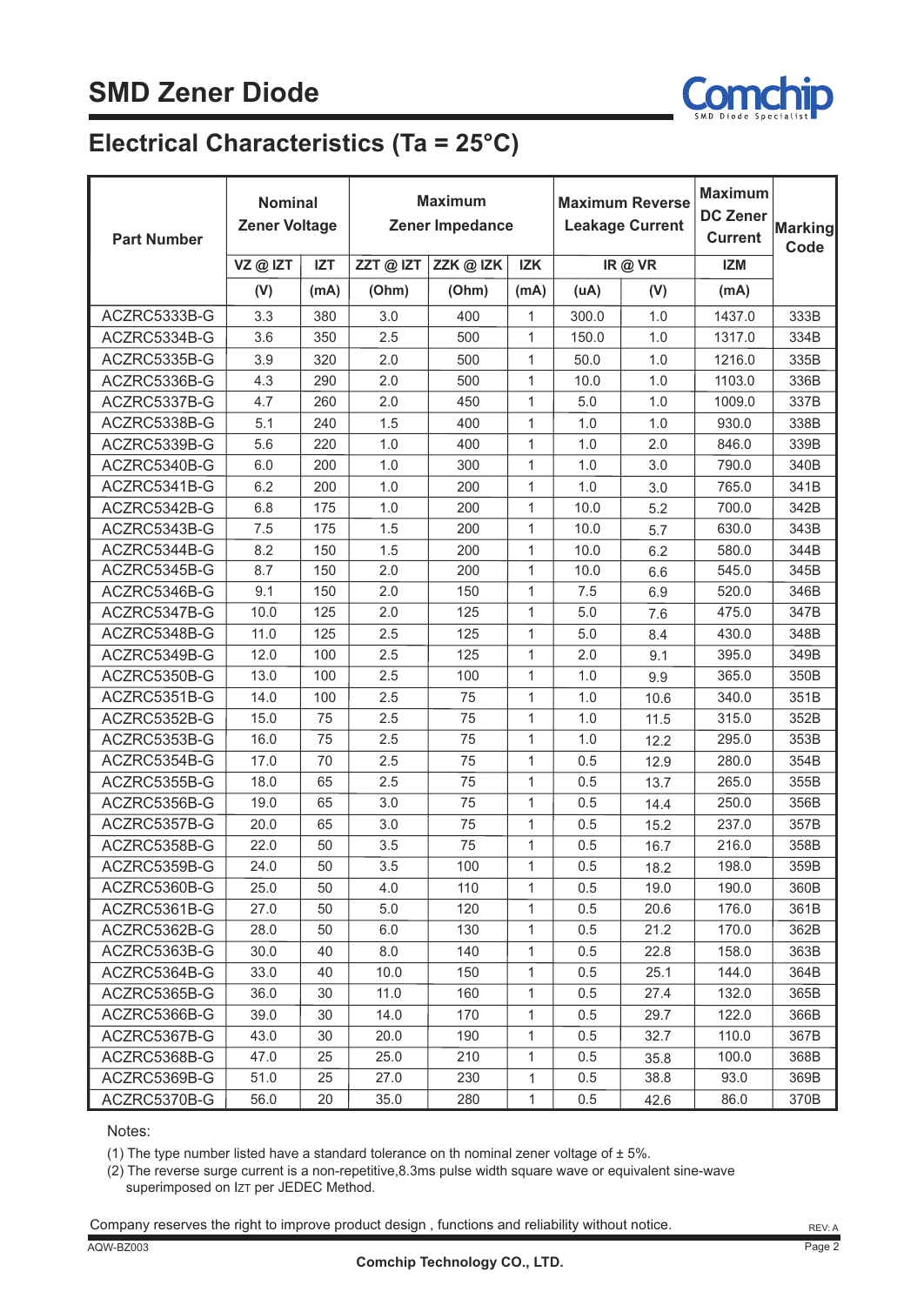

### **Electrical Characteristics (Ta = 25°C)**

| <b>Part Number</b> | <b>Nominal</b><br><b>Zener Voltage</b> |            | <b>Maximum</b><br>Zener Impedance |           | <b>Maximum Reverse</b><br><b>Leakage Current</b> |      | <b>Maximum</b><br><b>DC Zener</b><br><b>Current</b> | <b>Marking</b><br>Code |      |
|--------------------|----------------------------------------|------------|-----------------------------------|-----------|--------------------------------------------------|------|-----------------------------------------------------|------------------------|------|
|                    | VZ@IZT                                 | <b>IZT</b> | ZZT@IZT                           | ZZK @ IZK | <b>IZK</b>                                       |      | IR@VR                                               | <b>IZM</b>             |      |
|                    | (V)                                    | (mA)       | (Ohm)                             | (Ohm)     | (mA)                                             | (uA) | (V)                                                 | (mA)                   |      |
| ACZRC5371B-G       | 60.0                                   | 20         | 40.0                              | 350       | $\mathbf{1}$                                     | 0.5  | 45.5                                                | 79.0                   | 371B |
| ACZRC5372B-G       | 62.0                                   | 20         | 42.0                              | 400       | $\mathbf{1}$                                     | 0.5  | 47.1                                                | 76.0                   | 372B |
| ACZRC5373B-G       | 68.0                                   | 20         | 44.0                              | 500       | 1                                                | 0.5  | 51.7                                                | 70.0                   | 373B |
| ACZRC5374B-G       | 75.0                                   | 20         | 45.0                              | 620       | 1                                                | 0.5  | 56.0                                                | 63.0                   | 374B |
| ACZRC5375B-G       | 82.0                                   | 15         | 65.0                              | 720       | 1                                                | 0.5  | 62.2                                                | 58.0                   | 375B |
| ACZRC5376B-G       | 87.0                                   | 15         | 75.0                              | 760       | $\mathbf{1}$                                     | 0.5  | 66.0                                                | 54.5                   | 376B |
| ACZRC5377B-G       | 91.0                                   | 15         | 75.0                              | 760       | 1                                                | 0.5  | 69.2                                                | 52.5                   | 377B |
| ACZRC5378B-G       | 100.0                                  | 12         | 90.0                              | 800       | $\mathbf{1}$                                     | 0.5  | 76.0                                                | 47.5                   | 378B |
| ACZRC5379B-G       | 110.0                                  | 12         | 125.0                             | 1000      | 1                                                | 0.5  | 83.6                                                | 43.0                   | 379B |
| ACZRC5380B-G       | 120.0                                  | 10         | 170.0                             | 1150      | 1                                                | 0.5  | 91.2                                                | 39.5                   | 380B |
| ACZRC5381B-G       | 130.0                                  | 10         | 190.0                             | 1250      | 1                                                | 0.5  | 98.8                                                | 36.6                   | 381B |
| ACZRC5382B-G       | 140.0                                  | 8          | 230.0                             | 1500      | 1                                                | 0.5  | 106.0                                               | 34.0                   | 382B |
| ACZRC5383B-G       | 150.0                                  | 8          | 330.0                             | 1500      | 1                                                | 0.5  | 114.0                                               | 31.6                   | 383B |
| ACZRC5384B-G       | 160.0                                  | 8          | 335.0                             | 1650      | 1                                                | 0.5  | 122.0                                               | 29.4                   | 384B |
| ACZRC5385B-G       | 170.0                                  | 8          | 380.0                             | 1750      | 1                                                | 0.5  | 129.0                                               | 28.0                   | 385B |
| ACZRC5386B-G       | 180.0                                  | 5          | 430.0                             | 1750      | 1                                                | 0.5  | 137.0                                               | 26.4                   | 386B |
| ACZRC5387B-G       | 190.0                                  | 5          | 450.0                             | 1850      | $\mathbf{1}$                                     | 0.5  | 144.0                                               | 25.0                   | 387B |
| ACZRC5388B-G       | 200.0                                  | 5          | 480.0                             | 1850      | 1                                                | 0.5  | 152.0                                               | 23.6                   | 388B |

Notes:

(1) The type number listed have a standard tolerance on th nominal zener voltage of  $\pm$  5%.

(2) The reverse surge current is a non-repetitive,8.3ms pulse width square wave or equivalent sine-wave superimposed on IZT per JEDEC Method.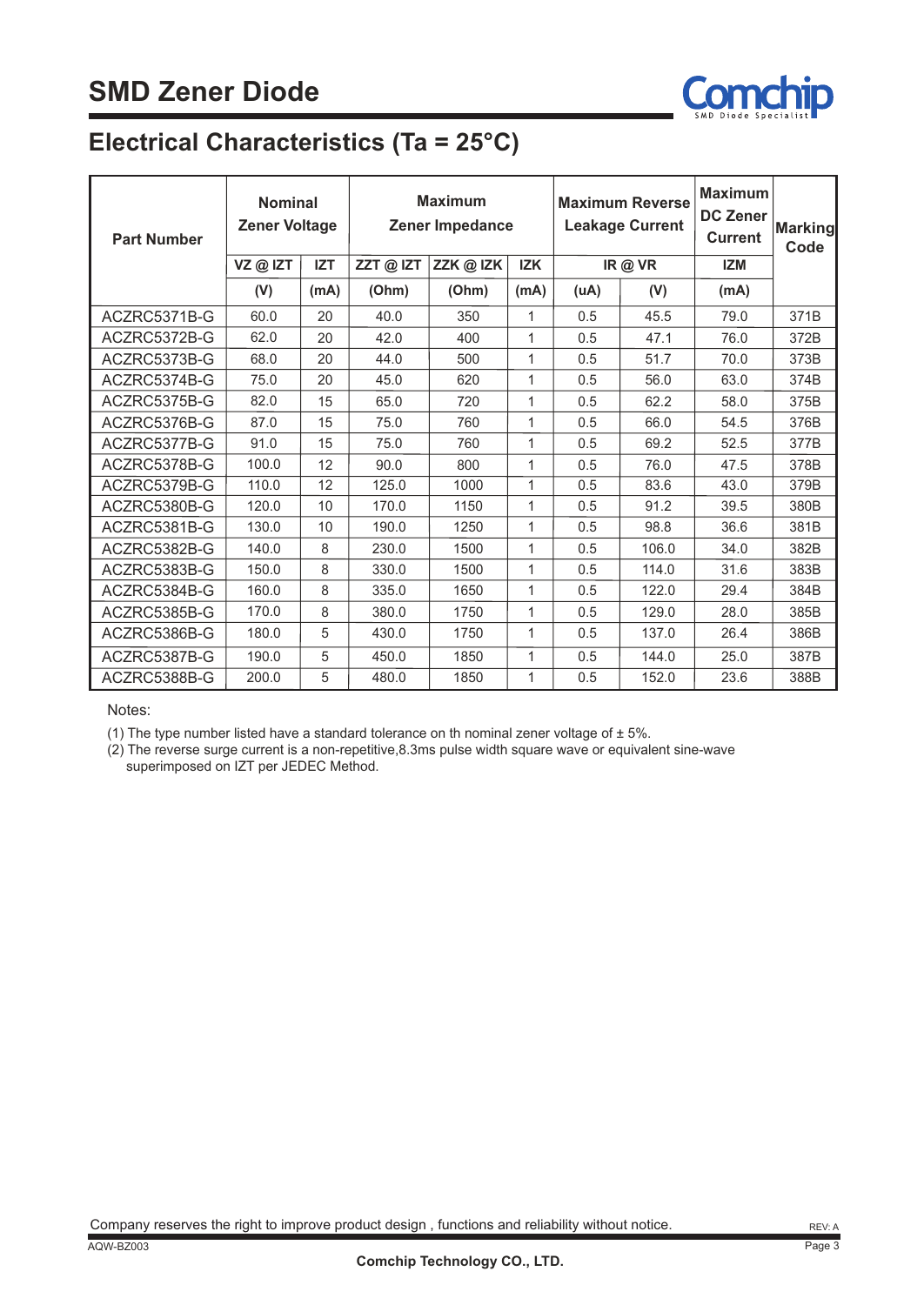

#### RATING AND CHARACTERISTIC CURVES (ACZRC5333B-G Thru. ACZRC5388B-G)



Lead Temperature, (°C)

Fig.2- Temperature coefficients v.s. Zener voltage



Zener voltage,Vz, (V)







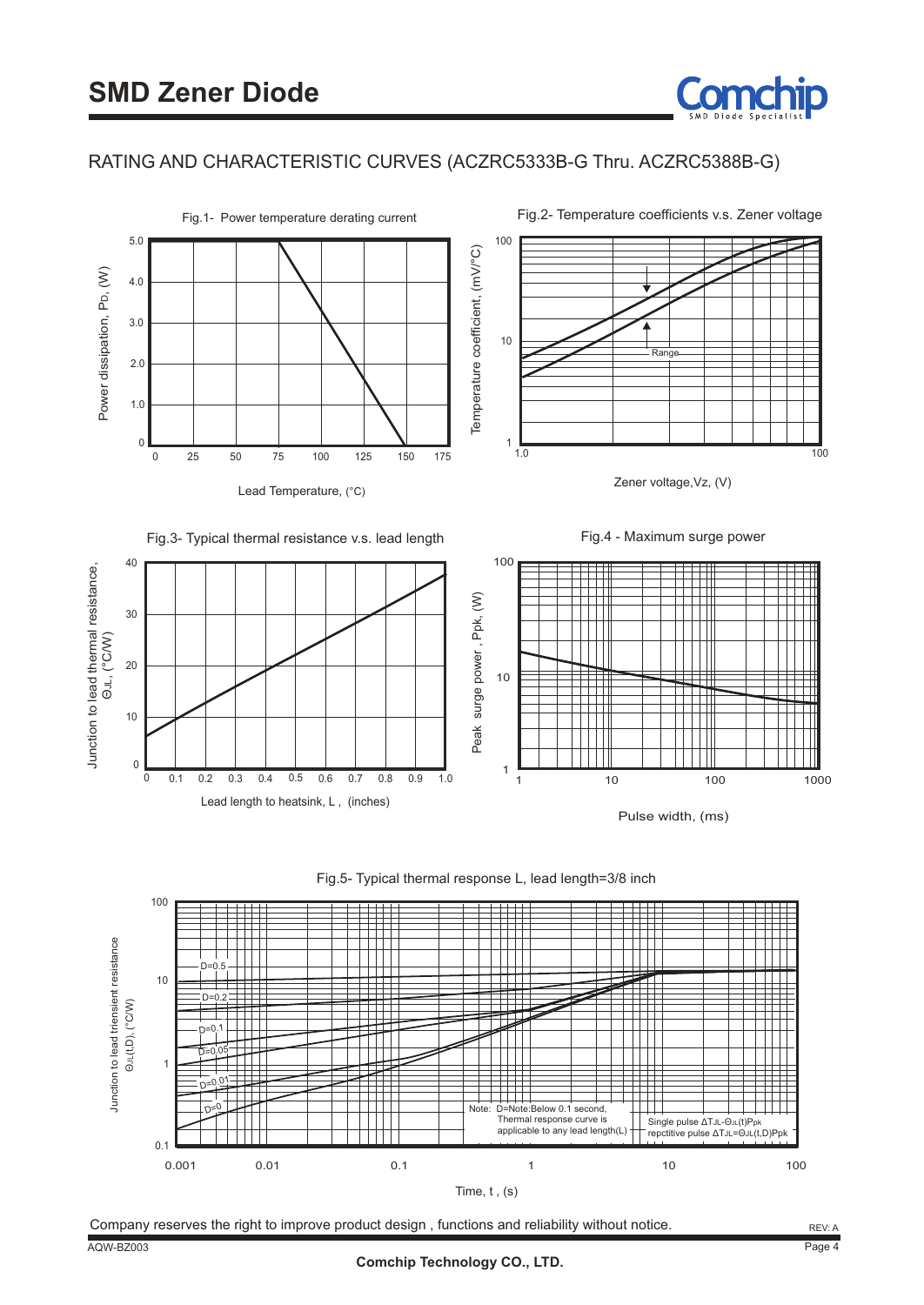

### **Reel Taping Specification**









|                          | <b>SYMBOL</b> | А                 | B                 | C               | d               | D               | D <sub>1</sub>   | D <sub>2</sub>    |
|--------------------------|---------------|-------------------|-------------------|-----------------|-----------------|-----------------|------------------|-------------------|
| <b>DO-214AB</b><br>(SMC) | (mm)          | $6.05 \pm 0.10$   | $8.31 \pm 0.10$   | $3.29$ (max)    | $1.55 + 0.10$   | 330.00          | 50.00 (min)      | $13.00 \pm 0.20$  |
|                          | (inch)        | $0.238 \pm 0.004$ | $0.327 \pm 0.004$ | $0.130$ (max)   | $0.061 + 0.004$ | 13.000          | $1.969$ (min)    | $0.512 \pm 0.008$ |
|                          |               |                   |                   |                 |                 |                 |                  |                   |
|                          |               |                   |                   |                 |                 |                 |                  |                   |
|                          | <b>SYMBOL</b> | E                 | F                 | P               | P <sub>0</sub>  | P <sub>1</sub>  | W                | W <sub>1</sub>    |
| <b>DO-214AB</b><br>(SMC) | (mm)          | $1.75 \pm 0.10$   | $7.50 \pm 0.10$   | $8.00 \pm 0.10$ | $4.00 \pm 0.10$ | $2.00 \pm 0.10$ | $16.00 \pm 0.30$ | 22.40 (max)       |